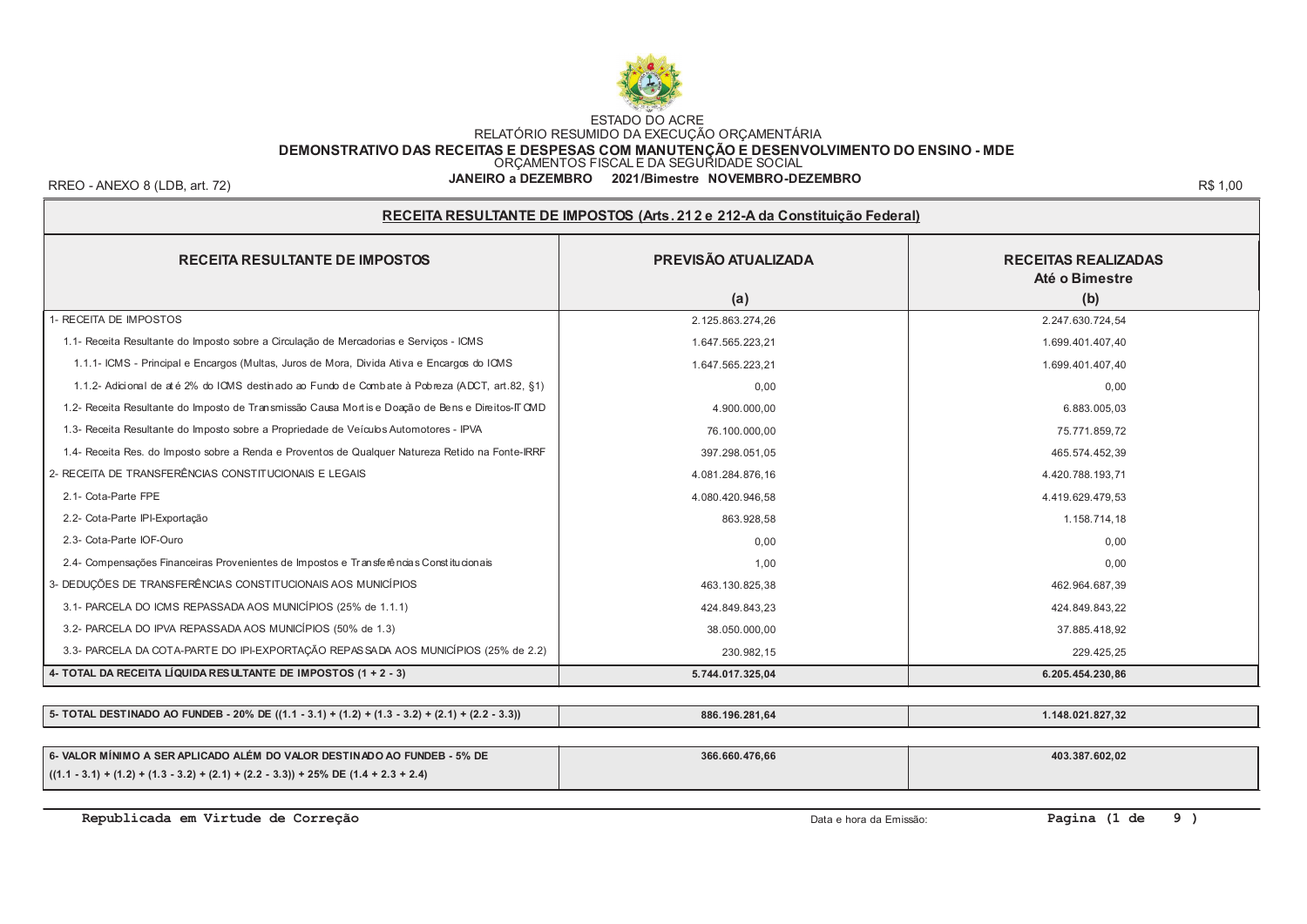

### DEMONSTRATIVO DAS RECEITAS E DESPESAS COM MANUTENÇÃO E DESENVOLVIMENTO DO ENSINO - MDE<br>ORÇAMENTOS FISCAL E DA SEGURIDADE SOCIAL

#### JANEIRO a DEZEMBRO 2021/Bimestre NOVEMBRO-DEZEMBRO

RREO - ANEXO 8 (LDB, art. 72)

| <b>FUNDEB</b>                                                  |                                                     |                   |  |  |  |  |
|----------------------------------------------------------------|-----------------------------------------------------|-------------------|--|--|--|--|
| RECEITAS RECEBIDAS DO FUNDEB NO EXERCÍCIO                      | <b>RECEITAS REALIZADAS</b><br>Até o Bimestre<br>(b) |                   |  |  |  |  |
|                                                                | (a)                                                 |                   |  |  |  |  |
| 7- RECEITAS RECEBIDAS DO FUNDEB                                | 834.900.175,77                                      | 835.161.823,99    |  |  |  |  |
| 7.1- FUNDEB - Impostos e Transferências de Impostos            | 834.900.175,77                                      | 835.161.823,99    |  |  |  |  |
| 7.1.1- Principal                                               | 834.900.175,77                                      | 829.679.279,89    |  |  |  |  |
| 7.1.2- Rendimentos de Aplicação Financeira                     | 0,00                                                | 5.482.544,10      |  |  |  |  |
| 7.2- FUNDEB - Complementação da União - VAAF                   | 0,00                                                | 0,00              |  |  |  |  |
| 7.2.1- Principal                                               | 0,00                                                | 0,00              |  |  |  |  |
| 7.2.2- Rendimentos de Aplicação Financeira                     | 0,00                                                | 0,00              |  |  |  |  |
| 7.3- FUNDEB - Complementação da União - VAAT                   | 0,00                                                | 0,00              |  |  |  |  |
| 7.3.1- Principal                                               | 0,00                                                | 0,00              |  |  |  |  |
| 7.3.2- Rendimentos de Aplicação Financeira                     | 0,00                                                | 0,00              |  |  |  |  |
| 8- RESULTADO LÍQUIDO DAS TRANSFERÊNCIAS DO FUNDEB (7.1.1 - 5)1 | $-51.296.105,87$                                    | $-318.342.547,43$ |  |  |  |  |

| RECURSOS RECEBIDOS EM EXERCÍCIOS ANTERIORES<br>E NÃO UTILIZADOS (SUPERÁVIT) | <b>VALOR</b> |
|-----------------------------------------------------------------------------|--------------|
| 9- TOTAL DOS RECURSOS DE SUPERÁVIT                                          | 3.295.371,74 |
| 9.1- SUPERÁVIT DO EXERCÍCIO IMEDIATAMENTE ANTERIOR                          | 3.295.371,74 |
| 9.2- SUPERÁVIT RESIDUAL DE OUTROS EXERCÍCIOS                                | 0.00         |

10- TOTAL DOS RECURSOS DO FUNDEB DISPONÍVEIS PARA UTILIZAÇÃO (7 + 9)

Republicada em Virtude de Correção

Data e hora da Emissão:

838.457.195,73

Pagina (2 de  $9)$ 

R\$ 1.00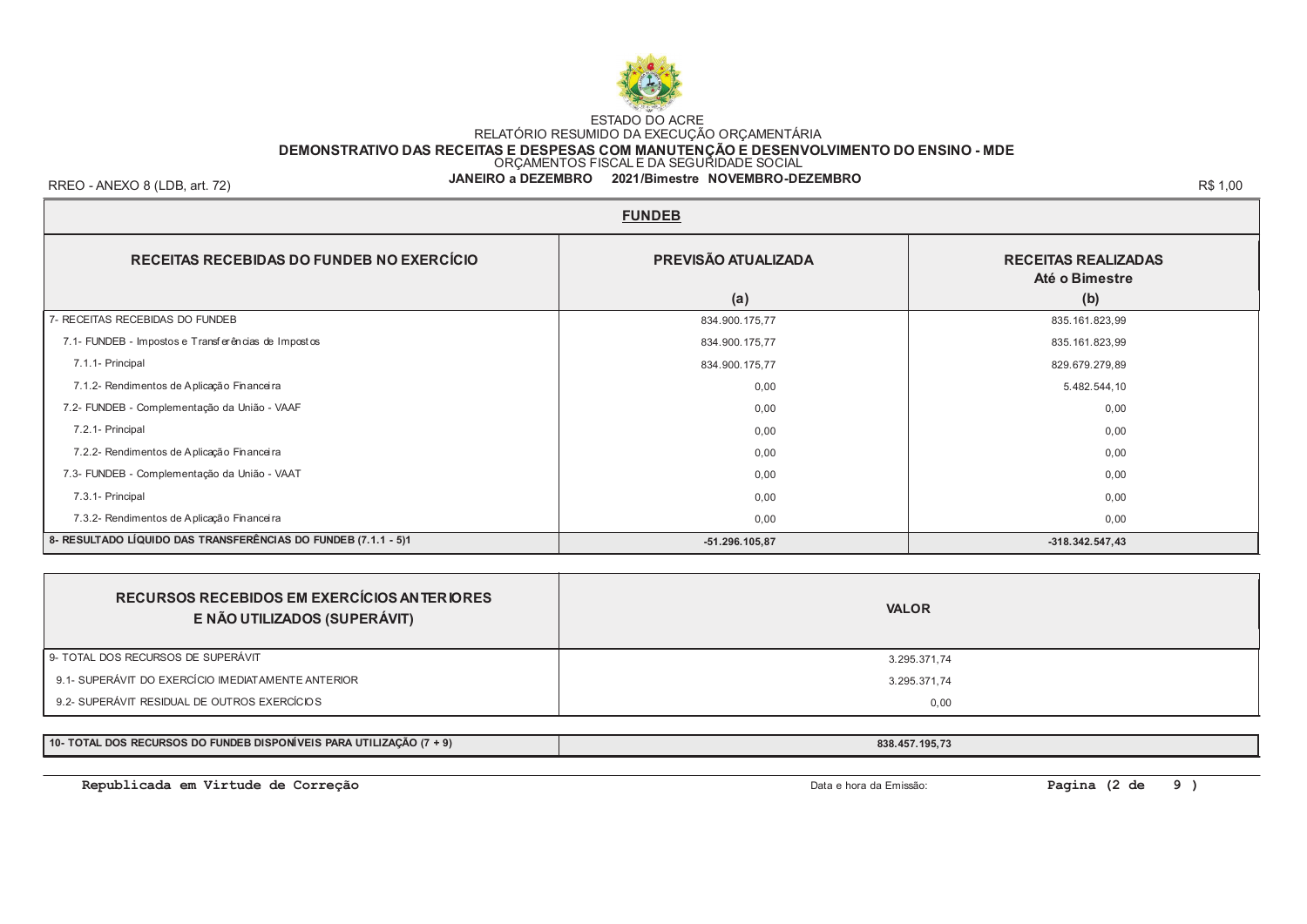

DEMONSTRATIVO DAS RECEITAS E DESPESAS COM MANUTENÇÃO E DESENVOLVIMENTO DO ENSINO - MDE<br>ORÇAMENTOS FISCAL E DA SEGURIDADE SOCIAL

RREO - ANEXO 8 (LDB, art. 72)

JANEIRO a DEZEMBRO 2021/Bimestre NOVEMBRO-DEZEMBRO

R\$ 1.00

| <b>DESPESAS COM RECUROS DO FUNDEB</b><br>(Por Área de Atuação)6 | <b>DOTAÇÃO</b><br><b>ATUALIZADA</b> | <b>DESPESAS</b><br><b>EMPENHADAS</b><br>Até o Bimestre | <b>DESPESAS</b><br><b>LIQUIDADAS</b><br>Até o Bimestre | <b>DESPESAS</b><br><b>PAGAS</b><br>Até o Bimestre | <b>INSCRITAS EM</b><br><b>RESTOS A</b><br><b>PAGAR NÃO</b><br><b>PROCESSADOS</b> |
|-----------------------------------------------------------------|-------------------------------------|--------------------------------------------------------|--------------------------------------------------------|---------------------------------------------------|----------------------------------------------------------------------------------|
|                                                                 | (c)                                 | (d)                                                    | (e)                                                    | (f)                                               | (g)                                                                              |
| 11- PROFISSIONAIS DA EDUCAÇÃO BÁSICA                            | 664.839.064,61                      | 628.570.305.64                                         | 628.570.305.64                                         | 628.570.305,64                                    | 0.00                                                                             |
| 11.1- Ensino Fundamental                                        | 641.524.568.06                      | 605.255.809.09                                         | 605.255.809,09                                         | 605.255.809,09                                    | 0.00                                                                             |
| 11.2- Ensino Médio                                              | 23.314.496.55                       | 23.314.496.55                                          | 23.314.496.55                                          | 23.314.496.55                                     | 0.00                                                                             |
| 12- OUTRAS DESPESAS                                             | 173.356.482.90                      | 159.807.233.39                                         | 117.855.919.83                                         | 117.799.626.51                                    | 41.951.313.56                                                                    |
| 12.1- Ensino Fundamental                                        | 173.269.682.90                      | 159.720.433.39                                         | 117.769.119.83                                         | 117.712.826.51                                    | 41.951.313.56                                                                    |
| 12.2- Ensino Médio                                              | 86.800,00                           | 86.800,00                                              | 86.800,00                                              | 86.800,00                                         | 0,00                                                                             |
| 13- TOTAL DAS DESPESAS COM RECURSOS DO FUNDEB (11 + 12)         | 838.195.547,51                      | 788.377.539,03                                         | 746.426.225.47                                         | 746.369.932,15                                    | 41.951.313.56                                                                    |

| <b>INDICADORES DO FUNDEB</b>                                                                      |                                      |                                      |                                 |                                        |                                          |  |
|---------------------------------------------------------------------------------------------------|--------------------------------------|--------------------------------------|---------------------------------|----------------------------------------|------------------------------------------|--|
| <b>DESPESAS CUSTEADAS COM RECEITAS DO</b>                                                         | <b>DESPESAS</b><br><b>EMPENHADAS</b> | <b>DESPESAS</b><br><b>LIQUIDADAS</b> | <b>DESPESAS</b><br><b>PAGAS</b> | <b>INSCRITAS EM</b><br><b>RESTOS A</b> | <b>INS. RP NAO</b><br><b>PROCESSADOS</b> |  |
| <b>FUNDEB RECEBIDAS NO EXERCÍCIO</b>                                                              | Até o Bimestre                       | Até o Bimestre                       | Até o Bimestre                  | <b>PAGAR NÃO</b><br><b>PROCESSADOS</b> | <b>(SEM DISPON. DE</b><br>CAIXA)7        |  |
|                                                                                                   | (d)                                  | (e)                                  | (f)                             | (g)                                    | (h)                                      |  |
| 14- Total das Despesas do FUNDEB com Profissionais da Educação Básica                             | 625.274.933.90                       | 625.274.933.90                       | 625.274.933.90                  | 0.00                                   | 0,00                                     |  |
| 15- Total das Despesas custeadas com FUNDEB - Impostos e Transferências de Impostos               | 785.082.167.29                       | 743.130.853.73                       | 743.074.560.41                  | 41.951.313.56                          | 0,00                                     |  |
| 16- Total das Despesas custeadas com FUNDEB - Complementação da União - VAAF                      | 0.00                                 | 0,00                                 | 0.00                            | 0.00                                   | 0,00                                     |  |
| 17- Total das Despesas custeadas com FUNDEB - Complementação da União - VAAT                      | 0.00                                 | 0.00                                 | 0.00                            | 0.00                                   | 0,00                                     |  |
| 18- Total das Despesas custeadas com FUNDEB - Complem. da União - VAAT Aplicadas em Desp. de Capi | 0,00                                 | 0,00                                 | 0,00                            | 0,00                                   | 0,00                                     |  |

| INDICADORES - Art. 212-A, inciso XI e § 3º - Constituição Federal2                   | <b>VALOR</b><br><b>EXIGIDO</b> | <b>VALOR</b><br><b>APLICADO</b> | <b>VALOR</b><br><b>CONSIDERADO</b><br><b>APÓS</b><br>DEDUGÕES | <b>APLICADO</b> |
|--------------------------------------------------------------------------------------|--------------------------------|---------------------------------|---------------------------------------------------------------|-----------------|
|                                                                                      | (i)                            | (j)                             |                                                               | (1)             |
| 19- Mínimo de 70% do FUNDEB na Remuneração dos Profissionais da Educação Básica      | 584.613.276,79                 | 625.274.933.90                  | 625.274.933.90                                                | 74,87           |
| 20- Mínimo de 15% da Complementação da União ao FUNDEB - VAAT em Despesas de Capital | 0.00                           | 0.00                            | 0.00                                                          | 0,00            |

Republicada em Virtude de Correção

Data e hora da Emissão:

Pagina  $(3 de 9)$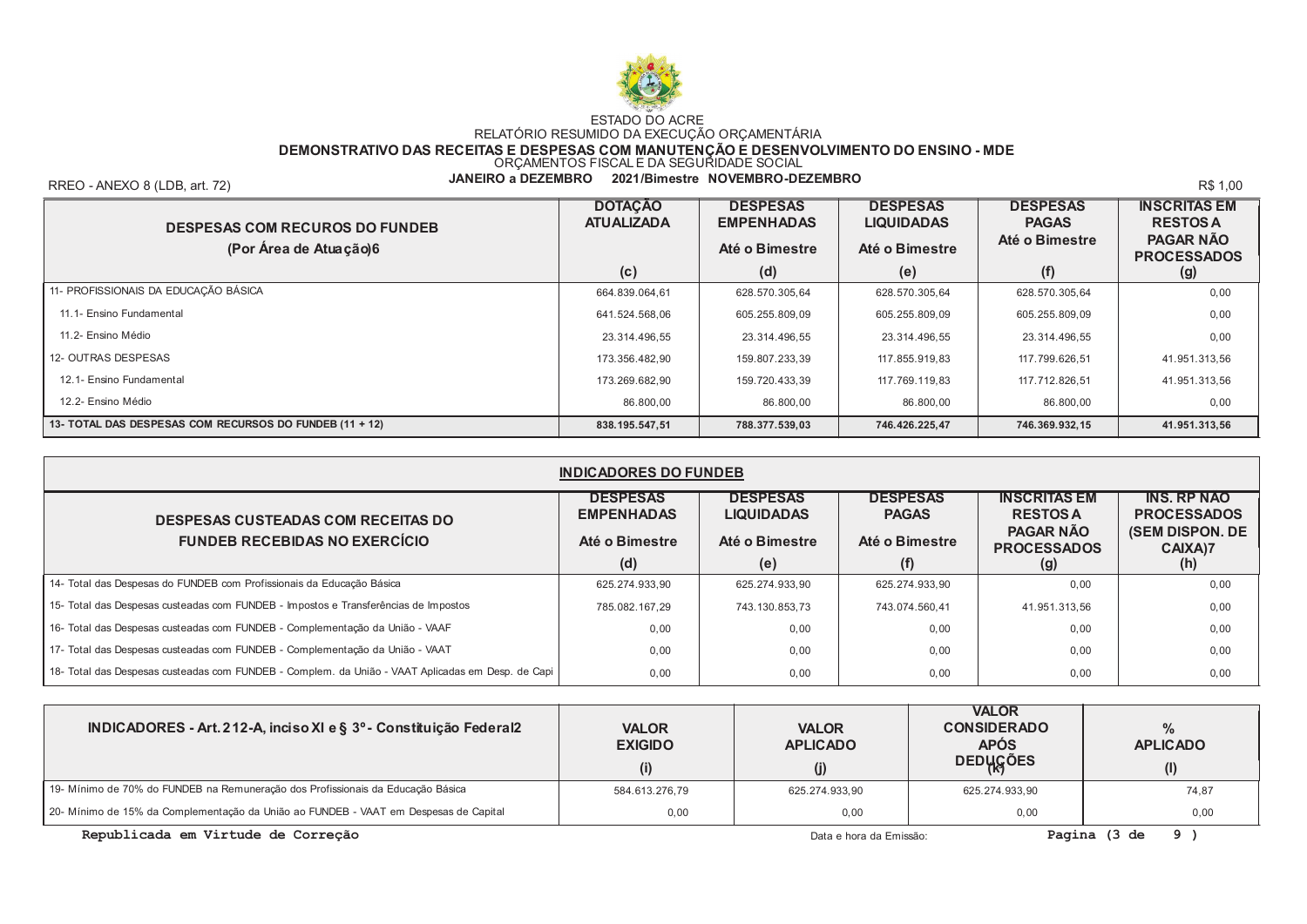

DEMONSTRATIVO DAS RECEITAS E DESPESAS COM MANUTENÇÃO E DESENVOLVIMENTO DO ENSINO - MDE<br>ORÇAMENTOS FISCAL E DA SEGURIDADE SOCIAL

JANEIRO a DEZEMBRO 2021/Bimestre NOVEMBRO-DEZEMBRO

RREO - ANEXO 8 (LDB. art. 72)

R\$ 1.00

| INDICADOR - Art.25, § 3º - Lei nº 14.113, de 2020 -<br>(Máximo de 10% de Superávit) <sup>3</sup> | <b>VALOR MÁXIMO</b><br><b>PERMITIDO</b><br>(m) | <b>VALOR NÃO</b><br><b>APLICADO</b><br>(n) | <b>VALOR NAO</b><br><b>APLICADO</b><br>APÓS AJUSTE<br>(o) | % NÃO<br><b>APLICADO</b><br>(p) |
|--------------------------------------------------------------------------------------------------|------------------------------------------------|--------------------------------------------|-----------------------------------------------------------|---------------------------------|
|                                                                                                  |                                                |                                            |                                                           |                                 |
| 21- Total da Receita Recebida e não Aplicada no Exercício                                        | 83.516.182,40                                  | 50.079.656,70                              | 50.079.656,70                                             | 6,00                            |

| INDICADOR - Art.25, § 3º - Lei nº 14.113, de 2020 - (Aplicação do<br>Superávit de Exercício Anterior)3 | <b>VALOR DE</b><br><b>SUPERAVIT</b><br><b>PERMITIDO</b><br><b>NO</b><br><b>EXERCÍCIO</b><br><b>ANTERIOR</b> | <b>VALOR</b><br><b>NÃO</b><br><b>APLICADO</b><br><b>NO</b><br><b>EXERCÍCIO</b><br><b>ANTERIOR</b> | <b>VALOR DE</b><br><b>SUPERAVIT</b><br><b>APLICADO ATÉ</b><br><b>O PRIMEIRO</b><br><b>QUADRIMESTRE</b> | <b>VALOR</b><br><b>APLICADO ATÉ O</b><br><b>PRIMEIRO</b><br><b>QUADRIMESTRE</b><br><b>QUE INTEGRARA</b><br>O LIMITE<br><b>CONSTITUCIONAL QUADRIMESTRE</b> | <b>VALOR DE</b><br><b>SUPERAVIT</b><br><b>APLICADO</b><br>APÓS O<br><b>PRIMEIRO</b> | <b>VALOR</b><br><b>NÃO</b><br><b>APLICADO</b> |
|--------------------------------------------------------------------------------------------------------|-------------------------------------------------------------------------------------------------------------|---------------------------------------------------------------------------------------------------|--------------------------------------------------------------------------------------------------------|-----------------------------------------------------------------------------------------------------------------------------------------------------------|-------------------------------------------------------------------------------------|-----------------------------------------------|
|                                                                                                        | (q)                                                                                                         | (r)                                                                                               | (s)                                                                                                    | (t)                                                                                                                                                       | (u)                                                                                 | $(v)=(r)-(s)-(u)$                             |
| 22- Total das Despesas custeadas com Superávit do FUNDEB                                               | 30.914.143.65                                                                                               | 3.295.371.74                                                                                      | 3.295.371.74                                                                                           | 3.295.371.74                                                                                                                                              | 0.00                                                                                | 0.00                                          |
| 22.1- Total das Despesas custeadas com FUNDEB - Impostos e Transferências de Impostos                  | 30.914.143.65                                                                                               | 3.295.371.74                                                                                      | 3.295.371.74                                                                                           | 3.295.371.74                                                                                                                                              | 0.00                                                                                | 0.00                                          |
| 22.2- Total das Despesas custeadas com FUNDEB - Complementação da União (VAAF + VAAT)                  | 0.00                                                                                                        | 0.00                                                                                              | 0.00                                                                                                   | 0.00                                                                                                                                                      | 0.00                                                                                | 0,00                                          |

#### DESPESAS COM MANUTENÇÃO E DESENVOLVIMENTO DO ENSINO - MDE - CUSTEADAS COM RECEITA DE IMPOSTOS (EXCETO FUNDEB)

| DESPESAS COM AÇÕES TÍPICAS DE MDE - RECEITAS DE IMPOSTOS -<br><b>EXCETO FUNDEB</b> | <b>DOTAÇÃO</b><br><b>ATUALIZADA</b> | <b>DESPESAS</b><br><b>EMPENHADAS</b><br>Até o Bimestre | <b>DESPESAS</b><br><b>LIQUIDADAS</b><br>Até o Bimestre | <b>DESPESAS</b><br><b>PAGAS</b><br>Até o Bimestre | <b>INSCRITAS EM</b><br><b>RESTOS A</b><br>PAGAR NÃO<br><b>PROCESSADOS</b> |
|------------------------------------------------------------------------------------|-------------------------------------|--------------------------------------------------------|--------------------------------------------------------|---------------------------------------------------|---------------------------------------------------------------------------|
| (Por Área de Atuação)6                                                             | (c)                                 | (d)                                                    | (e)                                                    | (f)                                               | (g)                                                                       |
| 23- EDUCAÇÃO INFANT L                                                              | 36.020.924,93                       | 35.987.658,25                                          | 35.972.658,25                                          | 35.972.658,25                                     | 15.000,00                                                                 |
| 23.1- Creche                                                                       | 0.00                                | 0,00                                                   | 0.00                                                   | 0.00                                              | 0,00                                                                      |
| 23.2- Pré-escola                                                                   | 36.020.924,93                       | 35.987.658,25                                          | 35.972.658,25                                          | 35.972.658,25                                     | 15.000,00                                                                 |
| 24- ENSINO FUNDAMENTAL                                                             | 389.367.760.36                      | 371.198.525.21                                         | 282.146.780.61                                         | 281.779.250.66                                    | 89.051.744.60                                                             |
| 25- ENSINO MÉDIO                                                                   | 3.813.549,90                        | 3.754.439,79                                           | 3.351.202,32                                           | 3.351.202,32                                      | 403.237,47                                                                |
| 26- ENSINO SUPERIOR                                                                | 15.000,00                           | 15.000,00                                              | 0.00                                                   | 0.00                                              | 15.000,00                                                                 |
| 27- ENSINO PROFISSIONAL NÃO INTEGRADO AO ENSINO REGULAR                            | 0,00                                | 0,00                                                   | 0,00                                                   | 0,00                                              | 0,00                                                                      |

Republicada em Virtude de Correção

Data e hora da Emissão:

Pagina (4 de  $9<sub>0</sub>$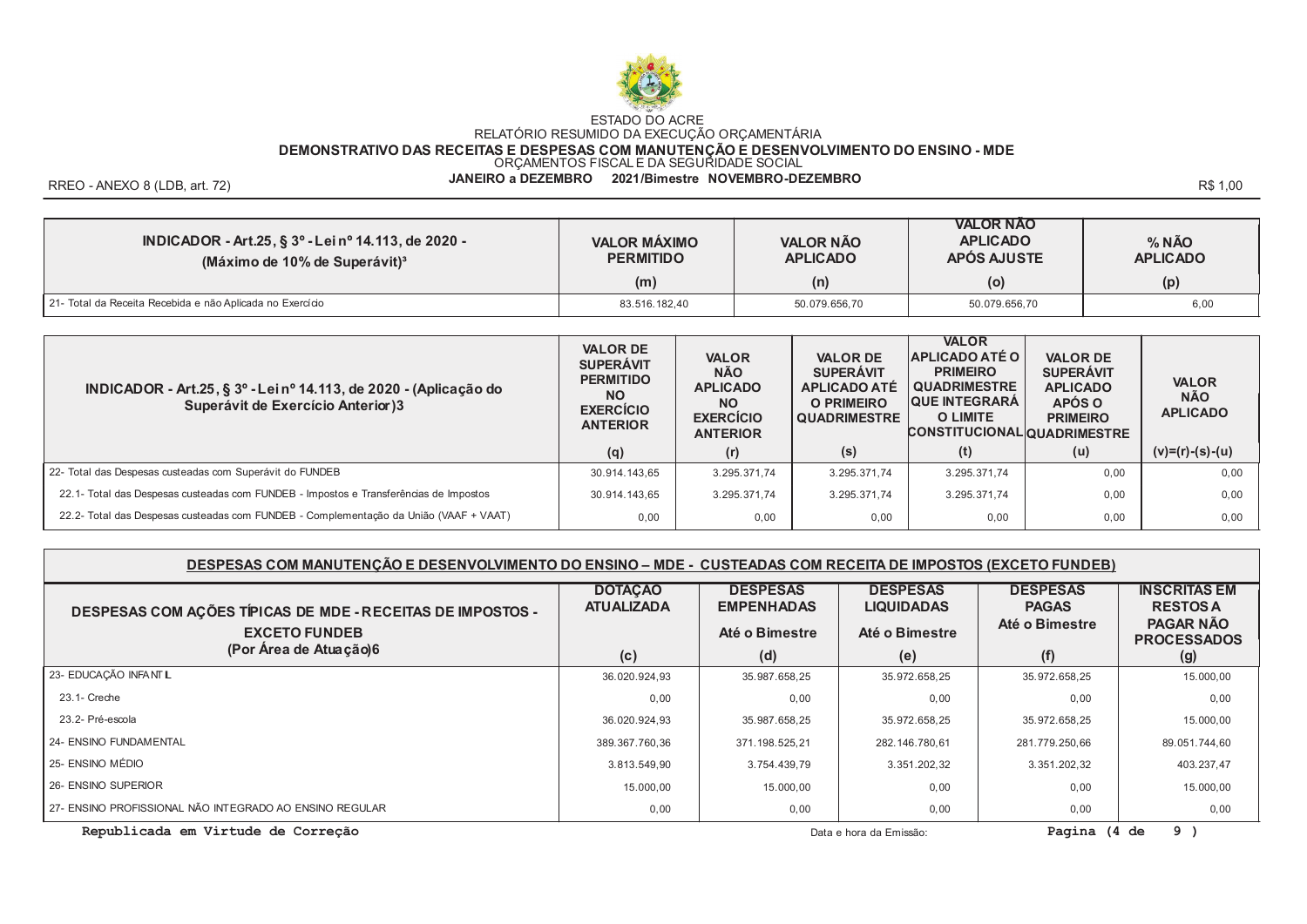

DEMONSTRATIVO DAS RECEITAS E DESPESAS COM MANUTENÇÃO E DESENVOLVIMENTO DO ENSINO - MDE<br>ORÇAMENTOS FISCAL E DA SEGURIDADE SOCIAL

RREO - ANEXO 8 (LDB, art. 72)

#### JANEIRO a DEZEMBRO 2021/Bimestre NOVEMBRO-DEZEMBRO

R\$ 1.00

|                                                                          | <b>DOTACAO</b>    | <b>DESPESAS</b>   | <b>DESPESAS</b>   | <b>DESPESAS</b> | <b>INSCRITAS EM</b>                    |
|--------------------------------------------------------------------------|-------------------|-------------------|-------------------|-----------------|----------------------------------------|
| <b>DESPESAS COM AÇÕES TÍPICAS DE MDE - RECEITAS DE IMPOSTOS -</b>        | <b>ATUALIZADA</b> | <b>EMPENHADAS</b> | <b>LIQUIDADAS</b> | <b>PAGAS</b>    | <b>RESTOS A</b>                        |
| <b>EXCETO FUNDEB</b>                                                     |                   | Até o Bimestre    | Até o Bimestre    | Até o Bimestre  | <b>PAGAR NÃO</b><br><b>PROCESSADOS</b> |
| (Por Area de Atuação)6                                                   | (c)               | (d)               | (e)               | (f)             | (g)                                    |
| 28- TOTAL DAS DESPESAS COM AÇÕES TÍPICAS DE MDE (23 + 24 + 25 + 26 + 27) | 429.217.235,19    | 410.955.623,25    | 321.470.641,18    | 321.103.111,23  | 89.484.982,07                          |

| APURAÇÃO DAS DESPESAS PARA FINS DE LIMITE<br><b>MÍNIMO CONSTITUCIONAL</b>                   | <b>VALOR</b>      |  |
|---------------------------------------------------------------------------------------------|-------------------|--|
| 29- TOTAL DAS DESPESAS DE MDE CUSTEADAS COM RECURSOS DE IMPOSTOS                            | 1.199.333.162,28  |  |
| (FUNDEB E RECEITA DE IMPOSTOS) = $(L15(d \text{ ou } e) + L28(d \text{ ou } e) + L22.1(t))$ |                   |  |
| 30 (-) RESULTADO LÍQUIDO DAS TRANSFERÊNCIAS DO FUNDEB = (L8)                                | $-318.342.547.43$ |  |
| 31 (-) RESTOS A PAGAR NÃO PROCESSADOS INSCRITOS NO EXERCÍCIO SEM DISPONIBILIDADE            | 0.00              |  |
| FINANCEIRA DE RECURSOS DO FUNDEB MPOSTOS4 = (L15h)                                          |                   |  |
| 32 (-) RESTOS A PAGAR NÃO PROCESSADOS INSCRITOS NO EXERCÍCIO SEM DISPONIBILIDADE            | 0.00              |  |
| FINANCEIRA DE RECURSOS DE IMPOSTOS4 e 7                                                     |                   |  |
| 33 (-) CANCELAMENTO, NO EXERCÍCIO, DE RESTOS A PAGAR INSCRITOS COM DISPONIBILIDADE          | 0.00              |  |
| FINANCEIRA DE RECURSOS DE IMPOSTOS VINCULADOS AO ENSINO = (L37.1(ac) + L37.2(ac))           |                   |  |
| 35- TOTAL DAS DESPESAS PARA FINS DE LIMITE (29 - (30 + 31 + 32 + 33))                       | 1.517.675.709,71  |  |

| APURAÇÃO DO LIMITE MÍNIMO CONSTITUCIONAL 2 e 5                      | <b>VALOR EXIGIDO</b> | <b>VALOR APLICADO</b> | % APLICADO |
|---------------------------------------------------------------------|----------------------|-----------------------|------------|
|                                                                     | (x)                  | (W                    | (y)        |
| 36- APLICAÇÃO EM MDE SOBRE A RECEITA LÍQUIDA RESULTANTE DE IMPOSTOS | 1.551.363.557,72     | 1.517.675.709,71      | 24,46      |

| RESTOS A PAGAR INSCRITOS EM EXERCICIOS ANTERIORES COM                    | <b>SALDO</b><br><b>INICIAL</b> | <b>RESTOS A PAGAR</b><br><b>LIQUIDADOS</b> | <b>RESTOS A PAGAR</b><br><b>PAGOS</b> | <b>RESTOS A PAGAR</b><br><b>CANCELADOS</b> | <b>SALDO</b><br><b>FINAL</b> |
|--------------------------------------------------------------------------|--------------------------------|--------------------------------------------|---------------------------------------|--------------------------------------------|------------------------------|
| DISPONIBILIDADE FINANCEIRA DE RECURSOS DE IMPOSTOS E DO<br><b>FUNDEB</b> | (Z)                            | (aa)                                       | (ab)                                  | (ac)                                       | $(ad)=(z)-(ab)-(ac)$         |
|                                                                          |                                |                                            |                                       |                                            |                              |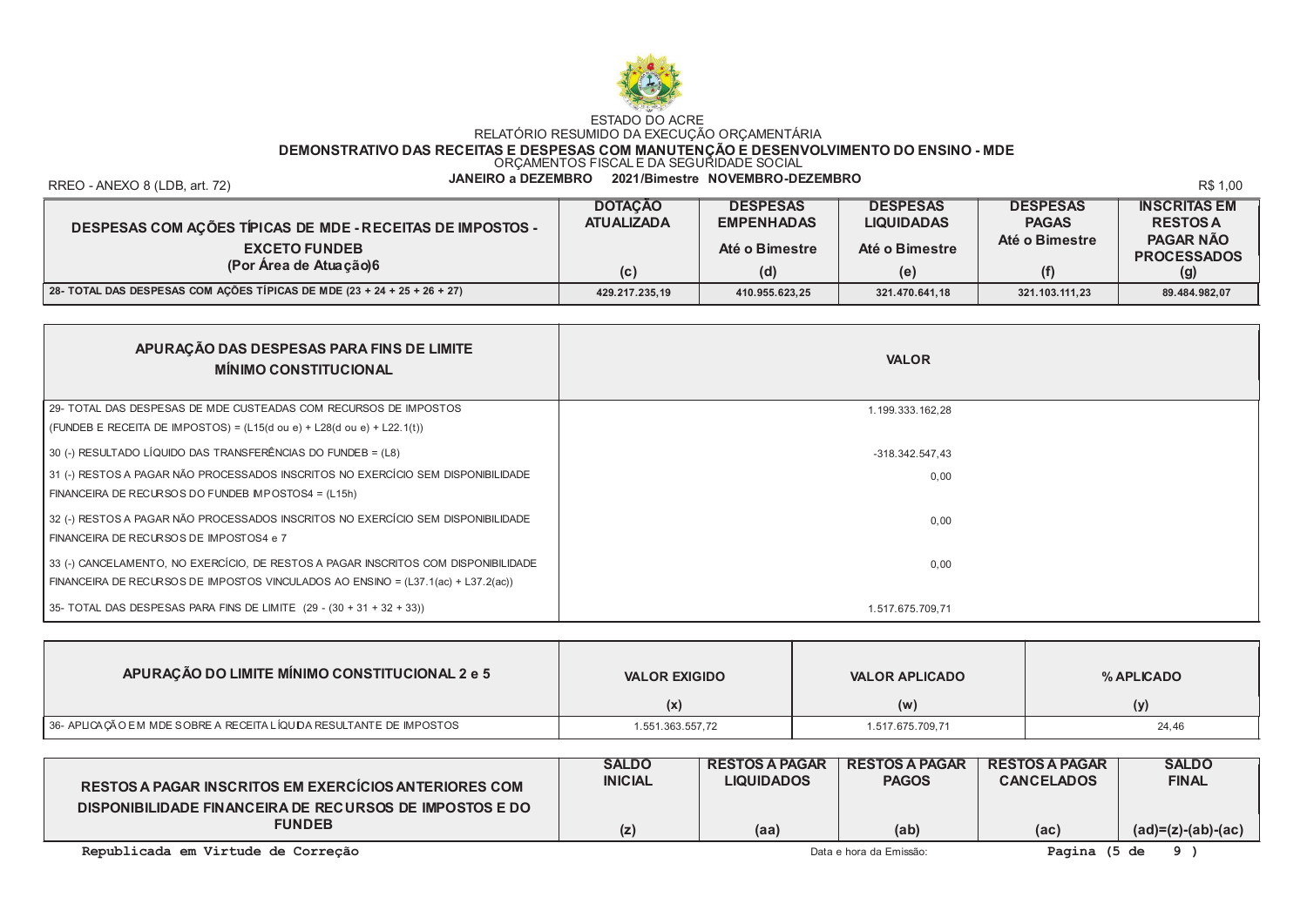

DEMONSTRATIVO DAS RECEITAS E DESPESAS COM MANUTENÇÃO E DESENVOLVIMENTO DO ENSINO - MDE<br>ORÇAMENTOS FISCAL E DA SEGURIDADE SOCIAL

RREO - ANEXO 8 (LDB, art. 72)

JANEIRO a DEZEMBRO 2021/Bimestre NOVEMBRO-DEZEMBRO

R\$ 1.00

| <b>RESTOS A PAGAR INSCRITOS EM EXERCÍCIOS ANTERIORES COM</b><br>DISPONIBILIDADE FINANCEIRA DE RECURSOS DE IMPOSTOS E DO | <b>SALDO</b><br><b>INICIAL</b> | <b>RESTOS A PAGAR</b><br><b>LIQUIDADOS</b> | <b>RESTOS A PAGAR</b><br><b>PAGOS</b> | <b>RESTOS A PAGAR</b><br><b>CANCELADOS</b> | <b>SALDO</b><br><b>FINAL</b> |
|-------------------------------------------------------------------------------------------------------------------------|--------------------------------|--------------------------------------------|---------------------------------------|--------------------------------------------|------------------------------|
| <b>FUNDEB</b>                                                                                                           | (z)                            | (aa)                                       | (ab)                                  | (ac)                                       | $(ad)=(z)-(ab)-(ac)$         |
| 37- RESTOS A PAGAR DE DESPESAS COM MDE                                                                                  | 168.055.742.47                 | 30.992.299.23                              | 28.353.484,61                         | 0.00                                       | 139.702.257,86               |
| 37.1 - Executadas com Recursos de Impostos e Transferências de Impostos                                                 | 143.925.072.00                 | 27.212.411.53                              | 24.575.031.70                         | 0.00                                       | 119.350.040.30               |
| 37.2 - Executadas com Recursos do FUNDEB - Impostos                                                                     | 24.130.670,47                  | 3.779.887,70                               | 3.778.452.91                          | 0.00                                       | 20.352.217,56                |
| 37.3 - Executadas com Recursos do FUNDEB - Complementação da União (VAAT + VAAF)                                        | 0.00                           | 0,00                                       | 0.00                                  | 0.00                                       | 0,00                         |

| OUTRAS INFORMAÇÕES PARA CONTROLE                                                                       |                            |                                                     |  |  |
|--------------------------------------------------------------------------------------------------------|----------------------------|-----------------------------------------------------|--|--|
| RECEITAS ADICIONAIS PARA FINANCIAMENTO<br><b>DO ENSINO</b>                                             | PREVISÃO ATUALIZADA<br>(a) | <b>RECEITAS REALIZADAS</b><br>Até o Bimestre<br>(b) |  |  |
| 38- RECEITA DE TRANSFERÊNCIAS DO FNDE (INCLUINDO RENDIMENTOS DE APLICAÇÃO FINANCEIRA                   | 30.601.204,53              | 12.849.839,81                                       |  |  |
| 38.1- Salário-Educação                                                                                 | 15.351.204,53              | 8.751.543,23                                        |  |  |
| 38.2- PDDE                                                                                             | 0,00                       | 0,00                                                |  |  |
| 38.3- PNAE                                                                                             | 0,00                       | 0,00                                                |  |  |
| 38.4 - PNATE                                                                                           | 0,00                       | 0,00                                                |  |  |
| 38.5- Outras Transferências do FNDE                                                                    | 15.250.000,00              | 4.098.296,58                                        |  |  |
| 39- RECEITA DE TRANSFERÊNCIAS DE CONVÊNIOS                                                             | 10.000.000,00              | 647.575,26                                          |  |  |
| 40- RECEITA DE ROYALTIES DESTINADOS À EDUCAÇÃO                                                         | 14.969.415,76              | 25.262.673,35                                       |  |  |
| 41- RECEITA DE OPERAÇÕES DE CRÉDITO VINCULADAS À EDUCAÇÃO                                              | 24.862.645,56              | 415.570,13                                          |  |  |
| 42- OUTRAS RECEITAS PARA FINANCIAMENTO DO ENSINO                                                       | 12.138.200,00              | 4.421.500,00                                        |  |  |
| $\mid$ 43- TOTAL DAS RECEITAS ADICIONAIS PARA FINANCIAMENTO DO ENSINO = (38 + 39 +40 + 41 + 42) $\mid$ | 92.571.465,85              | 43.597.158,55                                       |  |  |

Republicada em Virtude de Correção

Data e hora da Emissão:

Pagina (6 de 9)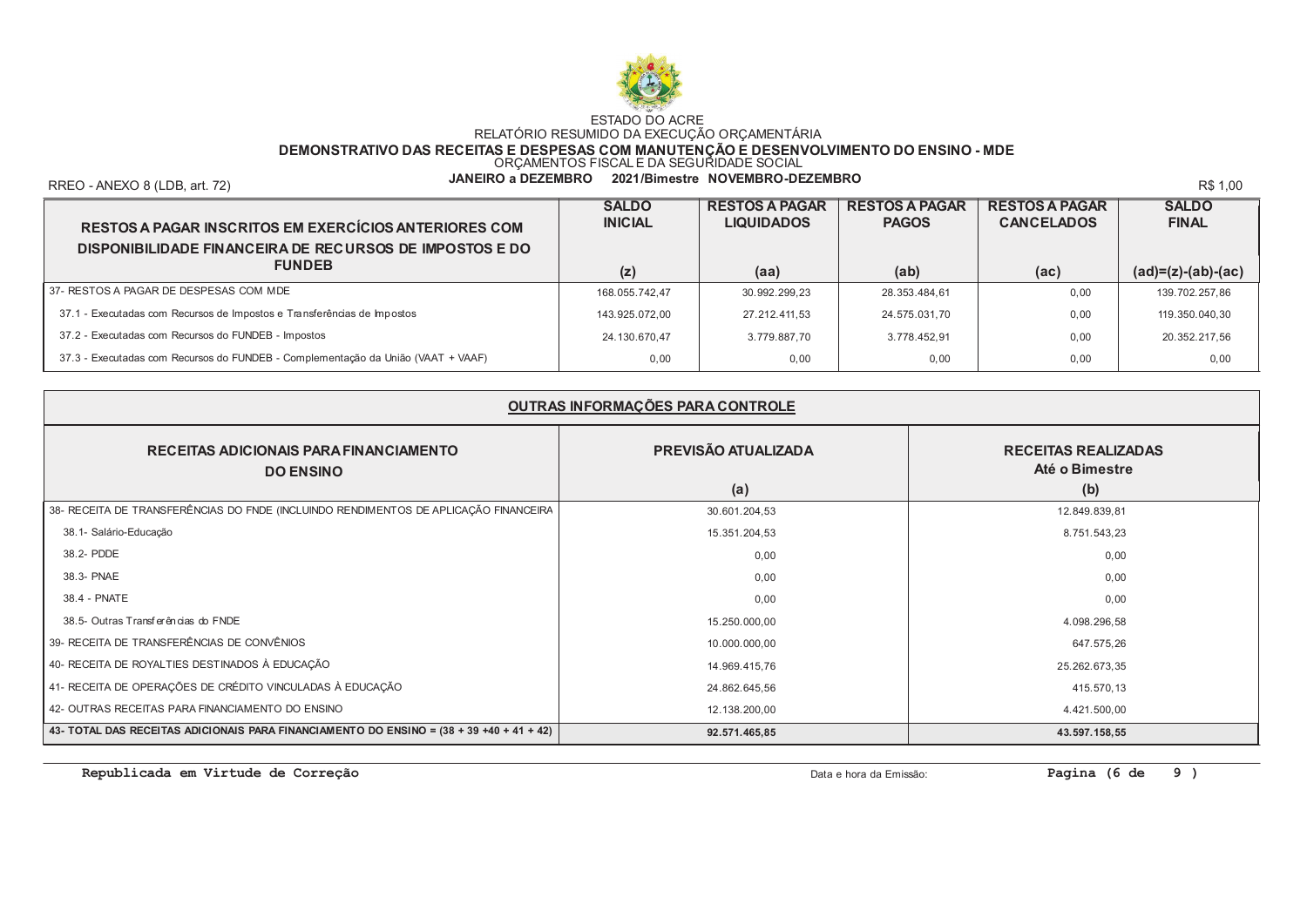

DEMONSTRATIVO DAS RECEITAS E DESPESAS COM MANUTENÇÃO E DESENVOLVIMENTO DO ENSINO - MDE<br>ORÇAMENTOS FISCAL E DA SEGURIDADE SOCIAL

RREO - ANEXO 8 (LDB, art. 72)

JANEIRO a DEZEMBRO 2021/Bimestre NOVEMBRO-DEZEMBRO

R\$ 1.00

| OUTRAS DESPESAS COM EDUCAÇÃO<br>(Por Área de Atuação)6                             | <b>DOTAÇÃO</b><br><b>ATUALIZADA</b> | <b>DESPESAS</b><br><b>EMPENHADAS</b><br>Até o Bimestre | <b>DESPESAS</b><br><b>LIQUIDADAS</b><br>Até o Bimestre | <b>DESPESAS</b><br><b>PAGAS</b><br>Até o Bimestre | <b>INSCRITAS EM</b><br><b>RESTOS A</b><br><b>PAGAR NÃO</b><br><b>PROCESSADOS</b> |
|------------------------------------------------------------------------------------|-------------------------------------|--------------------------------------------------------|--------------------------------------------------------|---------------------------------------------------|----------------------------------------------------------------------------------|
|                                                                                    | (c)                                 | (d)                                                    | (e)                                                    | (f)                                               | (g)                                                                              |
| 44- EDUCAÇÃO INFANT L                                                              | 0,00                                | 0.00                                                   | 0.00                                                   | 0,00                                              | 0,00                                                                             |
| 44.1- Creche                                                                       | 0.00                                | 0.00                                                   | 0.00                                                   | 0.00                                              | 0,00                                                                             |
| 44.2- Pré-escola                                                                   | 0.00                                | 0.00                                                   | 0.00                                                   | 0.00                                              | 0,00                                                                             |
| <b>45- ENSINO FUNDAMENTAL</b>                                                      | 518.584.549.16                      | 447.569.557.33                                         | 431.690.656,35                                         | 431.326.416.60                                    | 15.878.900,98                                                                    |
| 46- ENSINO MÉDIO                                                                   | 0.00                                | 0.00                                                   | 0.00                                                   | 0.00                                              | 0,00                                                                             |
| 47- ENSINO SUPERIOR                                                                | 0.00                                | 0.00                                                   | 0.00                                                   | 0.00                                              | 0,00                                                                             |
| 48- ENSINO PROFISSIONAL NÃO INTEGRADO AO ENSINO REGULAR                            | 12.713.670.93                       | 8.755.282.48                                           | 8.755.282.48                                           | 8.732.991.21                                      | 0,00                                                                             |
| 49- TOTAL DAS DESPESAS CUSTEADAS COM RECEITAS ADICIONAIS PARA FINANCIAMEN DO ENSII | 531.298.220,09                      | 456.324.839,81                                         | 440.445.938.83                                         | 440.059.407,81                                    | 15.878.900,98                                                                    |

| <b>TOTAL GERAL DAS</b><br><b>DESPESAS COM EDUCAÇÃO</b>                                          | <b>DOTAÇÃO</b><br><b>ATUALIZADA</b> | <b>DESPESAS</b><br><b>EMPENHADAS</b><br>Até o Bimestre | <b>DESPESAS</b><br><b>LIQUIDADAS</b><br>Até o Bimestre | <b>DESPESAS</b><br><b>PAGAS</b><br>Até o Bimestre | <b>INSCRITAS EM</b><br><b>RESTOS A</b><br><b>PAGAR NÃO</b><br><b>PROCESSADOS</b> |
|-------------------------------------------------------------------------------------------------|-------------------------------------|--------------------------------------------------------|--------------------------------------------------------|---------------------------------------------------|----------------------------------------------------------------------------------|
|                                                                                                 | (c)                                 | (d)                                                    | (e)                                                    | (f)                                               | (g)                                                                              |
| 50- TOTAL GERAL DAS DESPESAS COM EDUCAÇÃO (13 + 28 + 49)                                        | 1.798.711.002,79                    | 1.655.658.002,09                                       | 1.508.342.805,48                                       | 1.507.532.451,19                                  | 147.315.196,61                                                                   |
| 50.1- Despesas Correntes                                                                        | 1.749.766.082,92                    | 1.627.313.292,64                                       | 1.490.539.607,63                                       | 1.490.093.493,09                                  | 136.773.685,01                                                                   |
| 50.1.1 - Pessoal Ativo                                                                          | 1.035.973.013,25                    | 998.028.668,78                                         | 997.996.544,21                                         | 997.966.088,15                                    | 32.124,57                                                                        |
| 50.1.2 - Pessoal Inativo                                                                        | 302.451.302,96                      | 302.451.302,96                                         | 302.451.302,96                                         | 302.451.302,96                                    | 0.00                                                                             |
| 50.1.3 - Transferências às instituições comunitárias, confessionais ou filantrópicas sem fins l | 6.738.154,63                        | 6.738.154,63                                           | 5.992.454,76                                           | 5.992.454.76                                      | 745.699,87                                                                       |
| 50.1.4 - Outras Despesas Correntes                                                              | 404.603.612,08                      | 320.095.166,27                                         | 184.099.305,70                                         | 183.683.647,22                                    | 135.995.860,57                                                                   |
| 50.2- Despesas de Capital                                                                       | 48.944.919.87                       | 28.344.709,45                                          | 17.803.197,85                                          | 17.438.958,10                                     | 10.541.511,60                                                                    |
| 50.2.1 - Transferências às instituições comunitárias, confessionais ou filantrópicas sem fins l | 257.000,00                          | 252.000,00                                             | 154.500,00                                             | 147.000,00                                        | 97.500,00                                                                        |
| 50.2.2 - Outras Despesas de Capital                                                             | 48.687.919,87                       | 28.092.709,45                                          | 17.648.697,85                                          | 17.291.958,10                                     | 10.444.011,60                                                                    |

Republicada em Virtude de Correção

Data e hora da Emissão:

Pagina (7 de  $9<sub>0</sub>$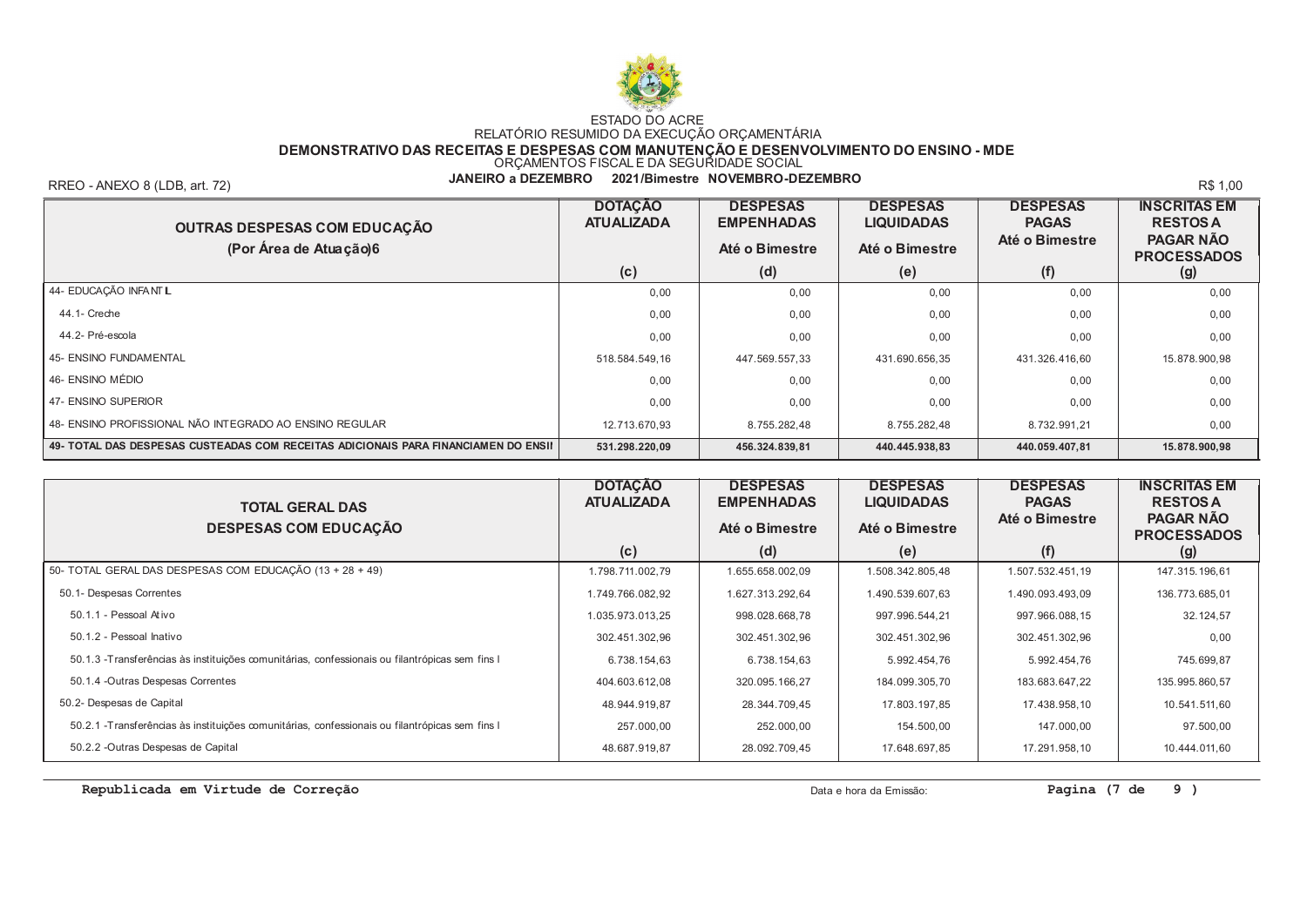

### DEMONSTRATIVO DAS RECEITAS E DESPESAS COM MANUTÉNÇÃO É DESENVOLVIMENTO DO ENSINO - MDE<br>ORÇAMENTOS FISCAL E DA SEGURIDADE SOCIAL

RREO - ANEXO 8 (LDB. art. 72)

JANEIRO a DEZEMBRO 2021/Bimestre NOVEMBRO-DEZEMBRO

R\$ 1.00

| <b>CONTROLE DA DISPONIBILIDADE FINANCEIRA</b><br>E CONCILIAÇÃO BANCÁRIA     | <b>FUNDEB</b>     | <b>SALÁRIO EDUCAÇÃO</b> |  |
|-----------------------------------------------------------------------------|-------------------|-------------------------|--|
|                                                                             | (ae)              | (af)                    |  |
| 51- DISPONIBILIDADE FINANCEIRA EM 31 DE DEZEMBRO DE 2020                    | 27.459.074,49     | 11.067.736,48           |  |
| 52- (+) INGRESSO DE RECURSOS ATÉ O BIMESTRE (orçamentário)                  | 835.161.823.99    | 9.009.280.14            |  |
| 53- (-) PAGAMENTOS EFETUADOS ATÉ O BIMESTRE (orçamentário e restos a pagar) | 750.149.724.67    | 9.906.283.27            |  |
| 54- (=) DISPONIBILIDADE FINANCEIRA ATÉ O BIMESTRE                           | 112.471.173.81    | 10.170.733.35           |  |
| 55- (+) AJUSTES POSITIVOS (RETENÇÕES E OUTROS VALORES EXTRAORÇAMENTÁRIOS)   | 68,54             | 0,00                    |  |
| 56-(-) AJUSTES NE GATIVOS (OUTROS VALORES EXTRAORÇAMENTÁRIOS)               | 0,00              | 0,00                    |  |
| 57- (=) SALDO FINANCEIRO CONCILIADO (Saldo Bancário)                        | 11 2.471, 24 2.35 | 10.170.733.35           |  |

#### FONTE: Sistema de Administração Orçamentária, Financeira e Contábil, Unidade Responsável: Diretoria da Contabilidade Geral do Estado.

1 Se resultado líquido da transferência (8) > 0 = acréscimo resultante das transferências do FUNDEB, se resultado líquido da transferência (8) < 0 = decréscimo resultante das transferências do FUNDEB. <sup>2</sup> Limites mínimos anuais a serem cumpridos no encerramento do exercício.

1º trimestre do exercício imediatamente subsegüente, mediante abertura de créditos adicionais."

<sup>3</sup> Art. 25, § 3°, Lei 14,113/2020: "Até 10% (dez por cento) dos recursos recebidos à conta dos Fundos, inclusive relativos à complementação da União, nos termos do § 2° do art. 16 desta Lei, poderão ser utilizados 4 Os valores referentes à parcela dos Restos a Pagar inscritos sem disponibilidade financeira vinculada à educação deverão ser informados somente no RREO do último bimestre do exercício.

5 Nos cinco primeiros bimestres do exercício o acompanhamento será feito com base na despesa liquidada. No último bimestre do exercício, o valor deverá corresponder ao total da despesa empenhada. 6As linhas representam áreas de atuação e não correspondem exatamente às subfunções da Função Educação. As despesas classificadas nas demais subfunções típicas e nas subfunções atípicas deverão ser rateadas para essas áreas de atuação.

<sup>8</sup> Controle da execução de restos a pagar considerados no cumprimento do limite mínimo dos exercícios anteriores.

NOTA: Durante o exercício, somente as despesas liquidadas são consideradas executadas. No encerramento do exercício, as despesas não liquidadas inscritas em restos a pagar não processados são também consideradas executadas. Dessa forma, para maior transparência, as despesas executadas estão segregadas em:

. a) Despesas liquidadas, consideradas aquelas em que houve a entrega do material ou serviço, nos termos do art. 63 da Lei 4.320/64;

. b) Despesas empenhadas mas não liquidadas, inscritas em Restos a Pagar não processados, consideradas liquidadas no encerramentos do exercício, por força do art 35, inciso II da Lei 4.320/64

| Republicada em Virtude de Correção | Data e hora da Emissão: | Pagina (8 de | 9)  |
|------------------------------------|-------------------------|--------------|-----|
| <b>ORIGINAL ASSINADO</b>           |                         |              |     |
| Republicada em Virtude de Correção | Data e hora da Emissão: | Pagina (9 de | - 9 |